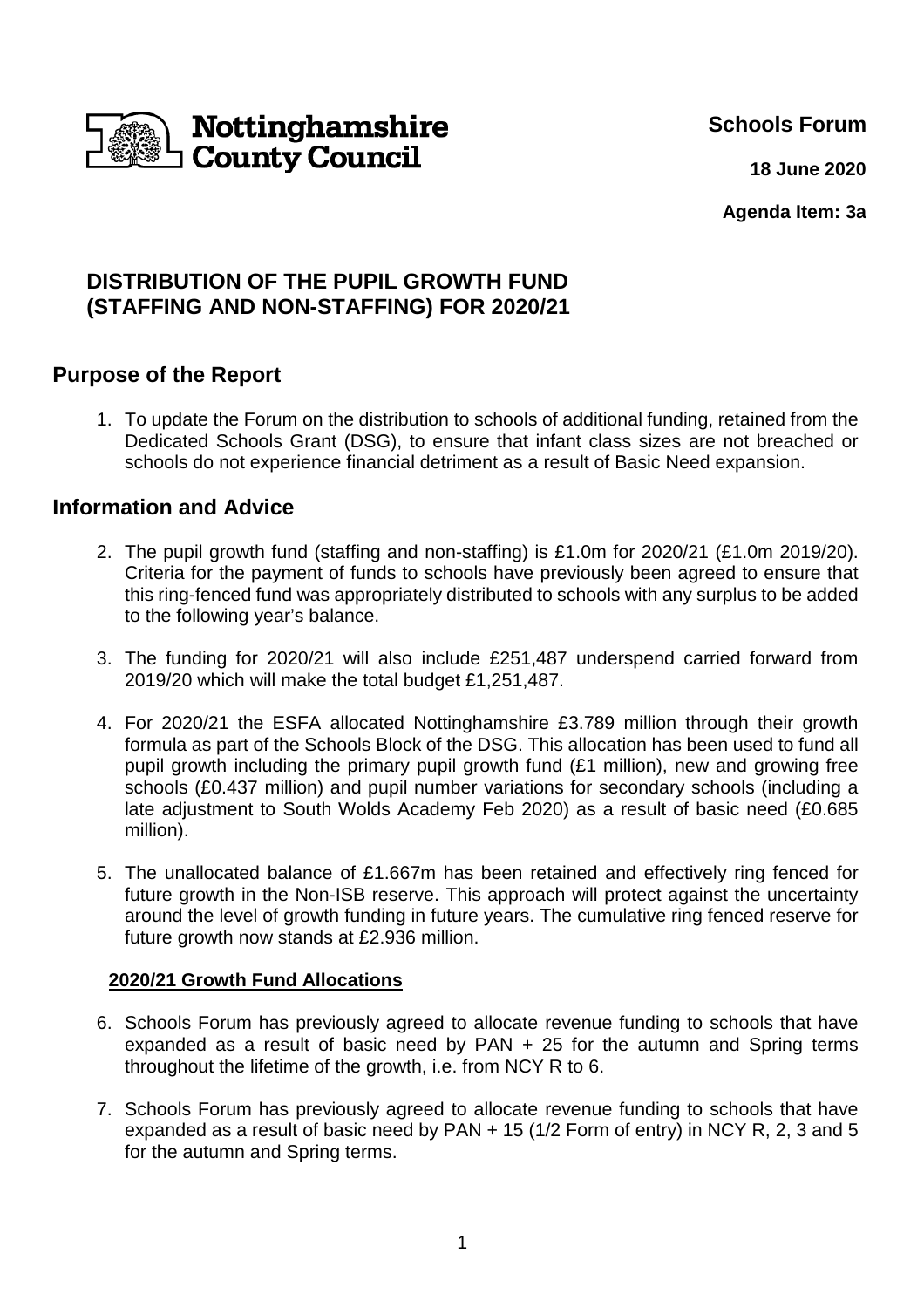- 8. Schools Forum has agreed previously to revenue fund schools where exceptional or over PAN allocations have taken place resulting in unavoidable breaches of infant classes. The level of funding to be determined on a case by case basis.
- 9. 5 schools are eligible to receive a 3<sup>rd</sup> term of PGF support in academic year 2019/20 payable in financial year 2020/21 which was agreed previously. This funding amounts to £73,751(Appendix A).
- 10. The arrangements for funding growth in academies is such that the ESFA fund the summer term allocation via a reduction in recoupment from the Schools Block of the DSG. When completing the APT, NCC informed the ESFA of the summer term payments for three academies. Therefore a net impact of the summer term payments for academies is £31,276.
- 11. The Spencer Academy Trust is eligible to receive up to £200,000 to support revenue costs associated with the establishment of the Rosecliffe Free School.
- 12. 7 schools require lagged funding to mitigate the impact previous basic need expansions either by PAN + 15 (1/2 FE) or by PAN + 30 (1 FE). **Appendix A**. These schools will be funded for the Autumn and Spring terms 2019/20.This funding amounts to £263,068.
- 13. Schools eligible for PGF due to breaches in infant class size will not be known until admissions are finalised in July 2020.
- 14. Schools expanded previously which are not recruiting to a sufficiently high level to justify lagged funding have been removed.
- 15. The PGF requirement for commitments in financial year 2020/21 will be £494,344 from a budget of £1,251,487. The expected balance at the end of 2020/21 is £757,143.
- 16. The ring-fenced fund has been enough to meet current identified need, if any further need arises during the year this will be reported. Any underspend will be reported to Schools Forum and may be considered for carry forward into 2021/22.
- 17. Recent years have seen the annual total payments from the PGF reduce. This is primarily due to a bulge in pupil numbers having worked their way through primary school year groups. It is possible that an allocation of £1 million will not be required from the Schools Block of the DSG in future years. NCC will carry out work prior to the 2021/22 consultation process to investigate whether a lesser allocation would be sufficient for 2021/22.

# **RECOMMENDATIONS**

#### **That the Schools Forum:**

- 1. Notes the content of the report and agrees the allocations made from the growth fund for Autumn 20 and Spring 21.
- 2. Continues to monitor the use of this fund throughout 2020-21 and considers the level of funding and criteria for future years.

**Steven Hawkins Senior Pupil Place Planning Practioner T 0115 977 3011 E steven.hawkins@nottscc.gov.uk**